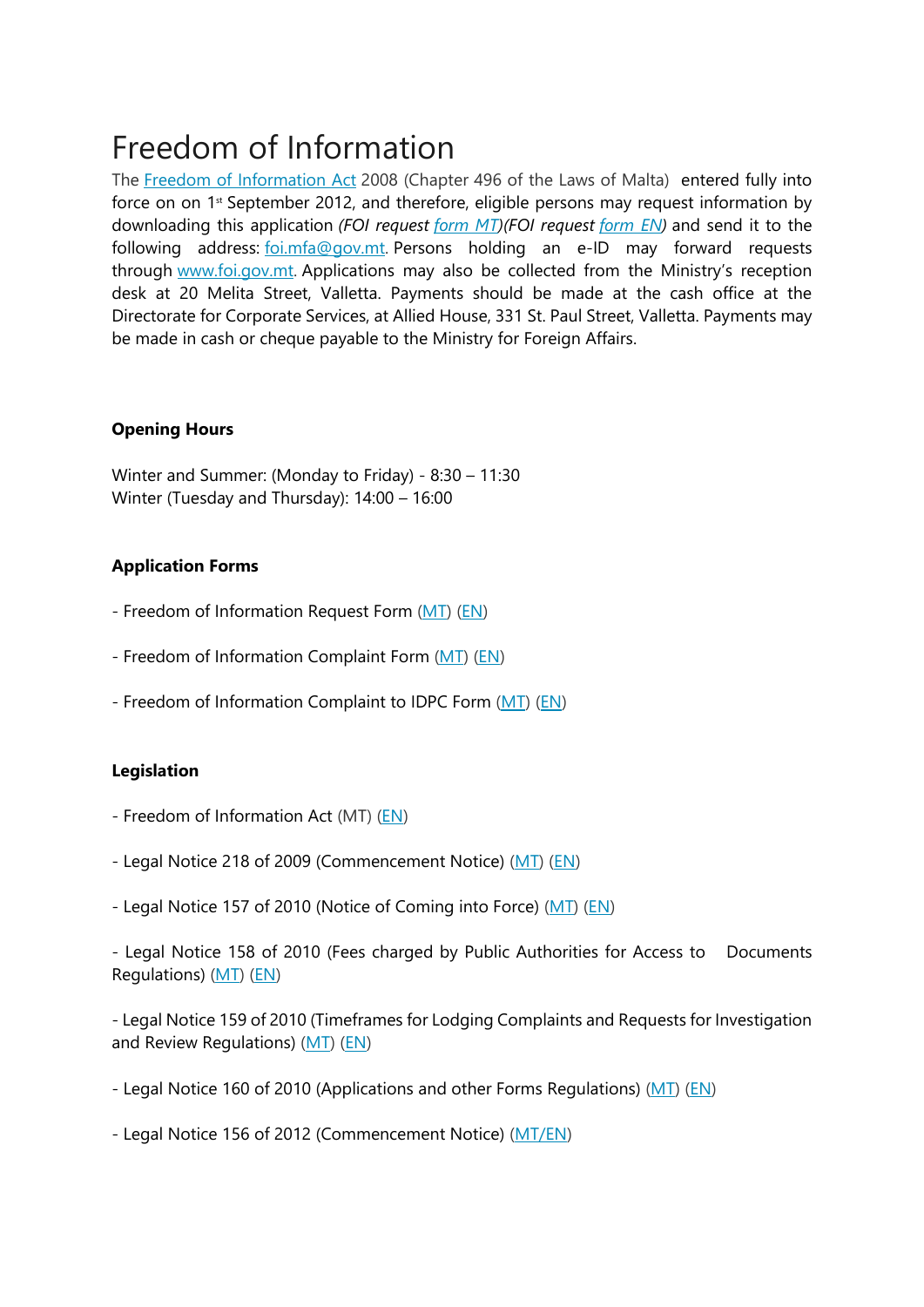For further information, one may contact the Ministry for Foreign Affairs on 21242191/21242853

#### **Information relating to the Public authorities within the Ministry**

#### **Permanent Secretariat**

Entities covered:

Office of the Permanent Secretary

Legal Unit

- Directorate General for Global Issues, International Development & Economic Affairs **inclusive inclusive inclusive of:** 
	- (i) International Development, Economic Affairs & European Institutions Directorate
- (ii) Global Issues Directorate

Directorate General for Political and EU Affairs and Maltese Abroad Maltese Abroad inclusive of:

- (i) External Relations and Mediterranean Affairs Directorate;
- (iii) Maltese Living Abroad Directorate.

Directorate General for Political, EU Affairs and Maltese Abroad inclusive of:

- (i) External Relations and Mediterranean Affairs Directorate;
- (ii) European Affairs Directorate
- (iii) Maltese Living Abroad Directorate.

Protocol Directorate

Consular Services Directorate

Corporate Services Directorate Information Management Office

## **General Description of the categories of Documents held by Office of the Permanent Secretary**

• Strategic Objectives of the Ministry for Foreign Affairs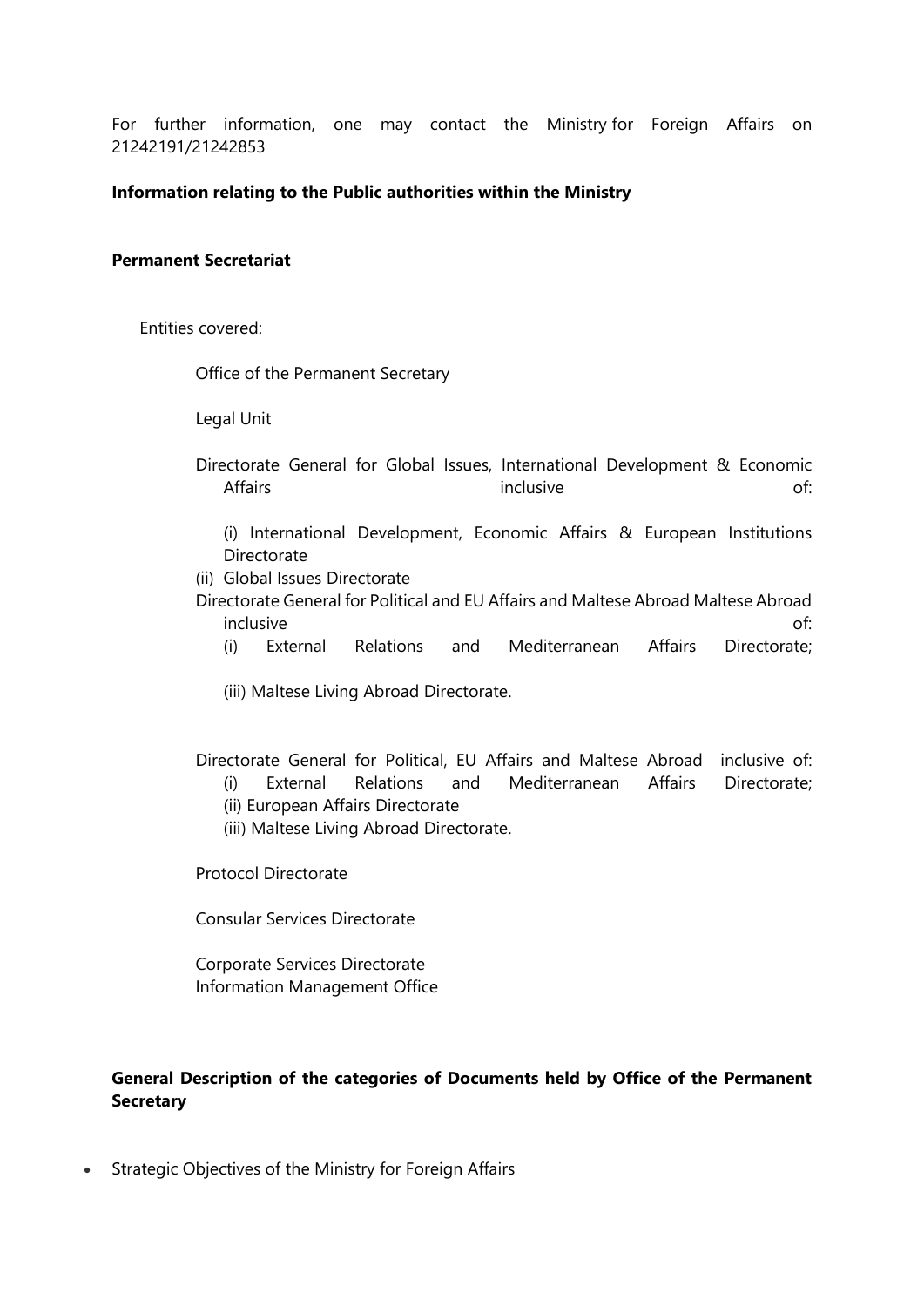- Documentation related to the Commonwealth, the Council of Europe, the Organisation for Security and Co-operation in Europe (OSCE) and other intergovernmental organisations and entities within MFA's remit
- Multilateral and Bilateral International Agreements
- Documentation related to Sanctions Monitoring Board
- Documentation related to the United Nations Security Council (UNSC) and EU sanctions/restrictive measures
- Documentation related to Development and Humanitarian Aid Contributions
- Documentation related to crises situations in various countries
- Documentation related to the 10<sup>th</sup> European Development Fund and the Development Cooperation Instrument
- Documentation related to expressions of interest from local NGOs for co-financing overseas development projects
- Reports from NGOs implementing projects co-funded by the Ministry
- Documentation related to the European Development Days (EDD)
- Documentation related to Overseas Development Assistance (ODA)
- Documentation related to Working Groups of the Council of the European Union falling within the remit of MFA
- Policy documents and related working documents in respect of various EU Working Groups/ UN concerning development and Humanitarian Aid
- Documentation related to scholarships and scholarships applications
- Documentation related to consular affairs and consular assistance
- Documentation related to appointments of Heads of Malta's diplomatic and consular missions abroad, including Honorary Consuls
- Applications for visas for entry into third countries not represented in Malta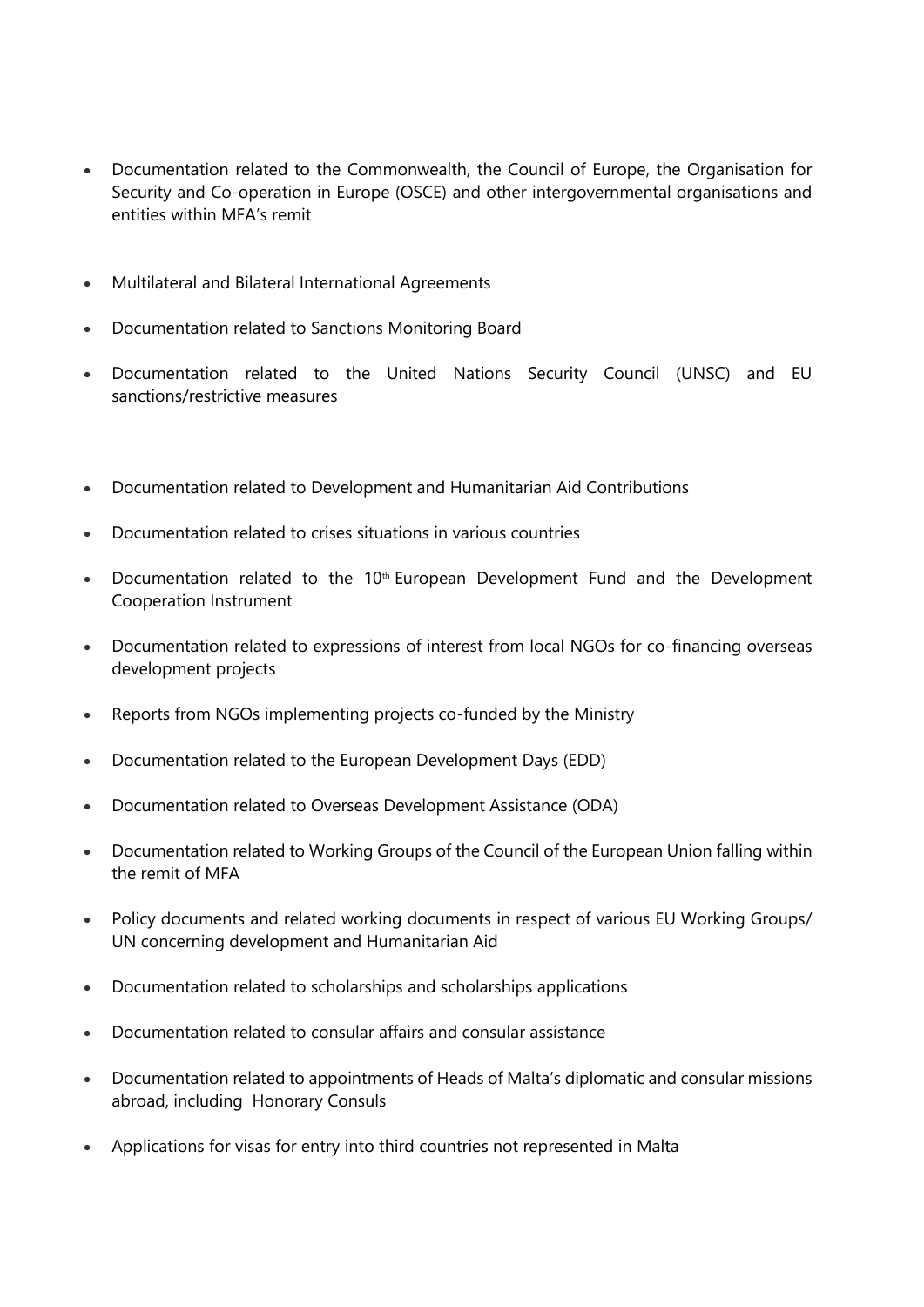- Specimen signatures of professionals/public officers for the purposes of authenticating (legalising) documents
- Host nation agreements with international and other intergovernmental organisations
- Malta's Diplomatic and Consular missions of abroad ; and Diplomatic and Consular Representation in Malta
- Documentation related to diplomatic clearances of military/state aircraft and vessels
- Requests for approval for conferment of decorations
- Documentation related to the implementation of the Vienna Convention on Diplomatic Relations and the Vienna Convention on Consular Relations
- Contracts related to lease agreements and employment
- Internal circulars
- Inventory
- Documentation related to procurement
- Classification and Grading of the Diplomatic Service
- Documentation related to Human Resources matters
- Quotations related to IT hardware, software and services
- Contracts and agreements related to IT Services
- Policies related to security practices and measures
- Manuals of IT Systems and software

**Description of all manuals and similar types of documents which contain policies, principles or rules or guidelines in accordance with which decisions or recommendations are made in respect of members of the public**

- Tsunami Relief Committee Guidelines for submission of project proposals.
- Scholarship Section Quality Service Charter (See Section related to Scholarships under the Services Heading)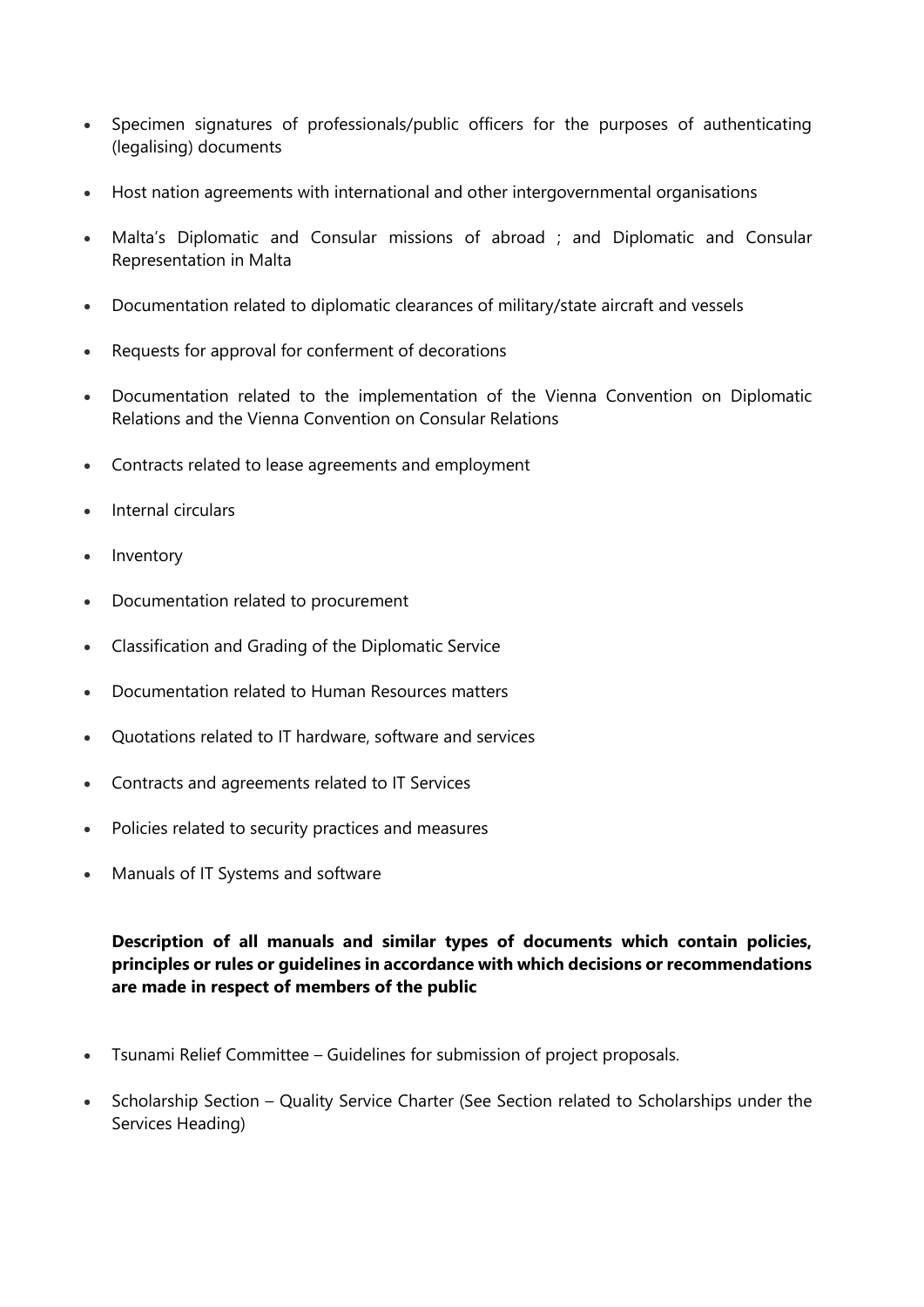- Authentication of Documents Section procedures as per Hague Convention Abolishing the Requirements of Legalisation for Foreign Public Documents (See Section related to Authentication of Documents under the Services Heading)
- Travel manual
- Brochure on Diplomatic and Consular Protection (Decision of the Council of the European Union of 19 December 1995)
- Conditions of Service for officers serving overseas
- Manual for newly recruited Diplomats
- Manual pertaining to the Electronic Cash Management System (ECMS)

# **Information relating to the Internal Complaints Procedure**

An applicant whose request for information is refused, or who is otherwise not satisfied with the information provided, its format or the extension of the deadline for the submission of the notification indicating whether a request would be met or not, may address a complaint to the Ministry.

The complaint should be addressed to the Ministry's FOI Officer, who shall bring the complaint to the attention of the officer responsible. The officer responsible shall reply to the applicant within 10 working days from the receipt of the complaint. The applicant shall also be informed that he or she may appeal the decision or otherwise address a complaint to the Information and Data Protection Commissioner in accordance with the Freedom of Information Act (Cap. 496 of the Laws of Malta).

The officer responsible shall inform the applicant of the decision taken with respect to his or her complaint, and in the event of confirmation of a decision not to release the pertinent information, shall explain the reasons thereof. Whenever the applicant's complaint is related to the format of the information provided or to an extension of the deadline for the submission of the notification indicating whether a request would be met or not by the Ministry, and the